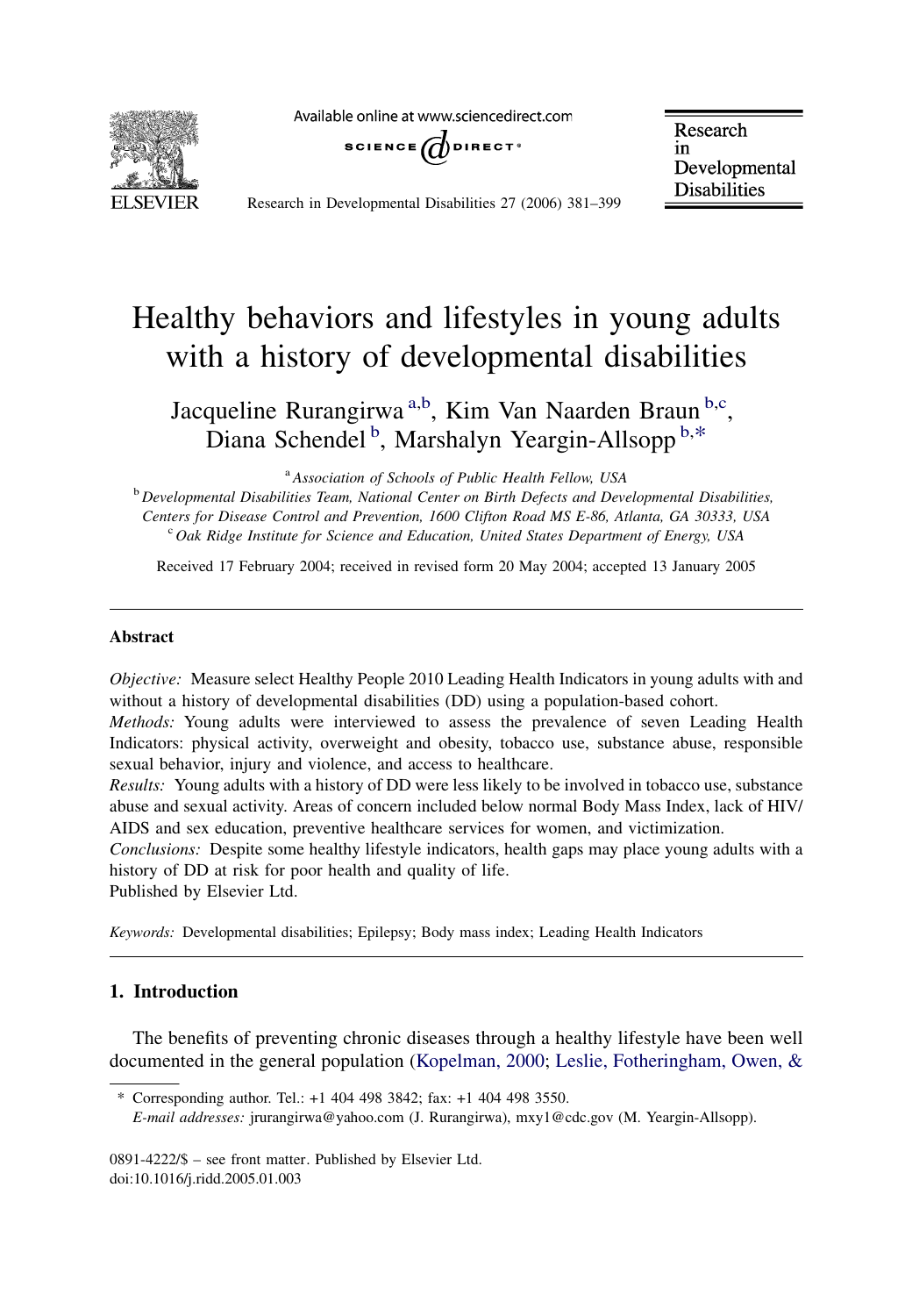[Bauman, 2001](#page--1-0); [Lowry et al., 2000](#page--1-0); [Mokdad et al., 1999, 2000;](#page--1-0) [Pate et al., 1995](#page--1-0); [Resnick et al.,](#page--1-0) [1997;](#page--1-0) [Sutherland, Couch, & Iacono, 2002](#page--1-0)). For people with disabilities, promoting healthy lifestyle behaviors such as physical activity also facilitates efforts to prevent secondary conditions (e.g. muscle atrophy and obesity) ([Lancioni & O](#page--1-0)'Reilly, 1998; [Rimmer &](#page--1-0) [Braddock, 2002](#page--1-0); [Rimmer, Braddock, & Pitetti, 1996;](#page--1-0) [Sutherland et al., 2002\)](#page--1-0). This view is reinforced by the inclusion of the goal to ''promote health of people with disabilities, prevent secondary conditions, and eliminate disparities between people with and without disabilities in the U.S. population'' as one of the main objectives of the [Healthy People 2010 \(HP2010,](#page--1-0) [2000, II, p. 6.3\).](#page--1-0) In orderto achieve this objective, HP2010 recommendsthe use of 10 Leading Health Indicators as markers of health promoting behavior related to the current major public health concerns in the United States. The HP2010 Leading Health Indicators consist of physical activity, overweight and obesity, tobacco use, substance abuse, responsible sexual behavior, mental health, injury and violence, environmental quality, immunization and access to health care [\(Healthy People 2010, 2000, I p. 24](#page--1-0)).

Several studies have examined specific Leading Health Indicators such as substance abuse, tobacco use and/or responsible sexual behavior among individuals with and without a broad range of disabilities in age groups ranging from adolescenceto adulthood [\(Blum, Kelly,](#page--1-0) [& Ireland, 2001](#page--1-0); [Brawarsky, Brooks, Wilber, Gertz, & Klein, 2002](#page--1-0); [Gilson, Chilcoat, &](#page--1-0) [Stapleton, 1996](#page--1-0); [Hogan, McLellan, & Bauman, 2000;](#page--1-0) [Kokkonen, Saukkonen, Timonen,](#page--1-0) [Serlo, & Kinnunen, 1991](#page--1-0)). However, none of these studies focused on young adults with developmental disabilities (defined as a diverse group of chronic physical, cognitive, psychological, sensory, or speech impairments that are manifested before 18 years of age ([Yeargin-Allsopp, Murphy, Oakley, & Sikes, 1992\)](#page--1-0). Young adulthood (we defined as ages 21–25 years) is a vulnerable transitional stage between adolescence and adulthood, during which unhealthy behaviors developed during adolescence may be either changed through behavioral interventions or become ingrained as lifetime patterns [\(Emmons, Wechsler,](#page--1-0) [Dowdall, & Abraham, 1998](#page--1-0)). These vulnerabilities may be exacerbated for young adults with developmental disabilities because as they transition out of childhood many of the resources, supervision, and support systems that may have protected them from risky behaviors or encouraged healthy lifestyles as children or adolescents are no longer available. To date there have been no population-based studies that have examined healthy behavior and lifestyle outcomes among young adults with developmental disabilities. The purpose of this study was to compare the prevalence of healthy behaviors and lifestyles using select HP2010 Leading Health Indicators in young adults with and without a history of developmental disabilities using a population-based cohort in Metropolitan Atlanta.

#### 2. Methods

### 2.1. Study population

We used two data sources to establish our cohort: the Metropolitan Atlanta Developmental Disabilities Study (MADDS) and the MADDS Follow-Up of Young Adults (MADDS-FU). The MADDS was a population-based study of 10-year-old children with developmental disabilities whose parents or legal guardians resided in one of five